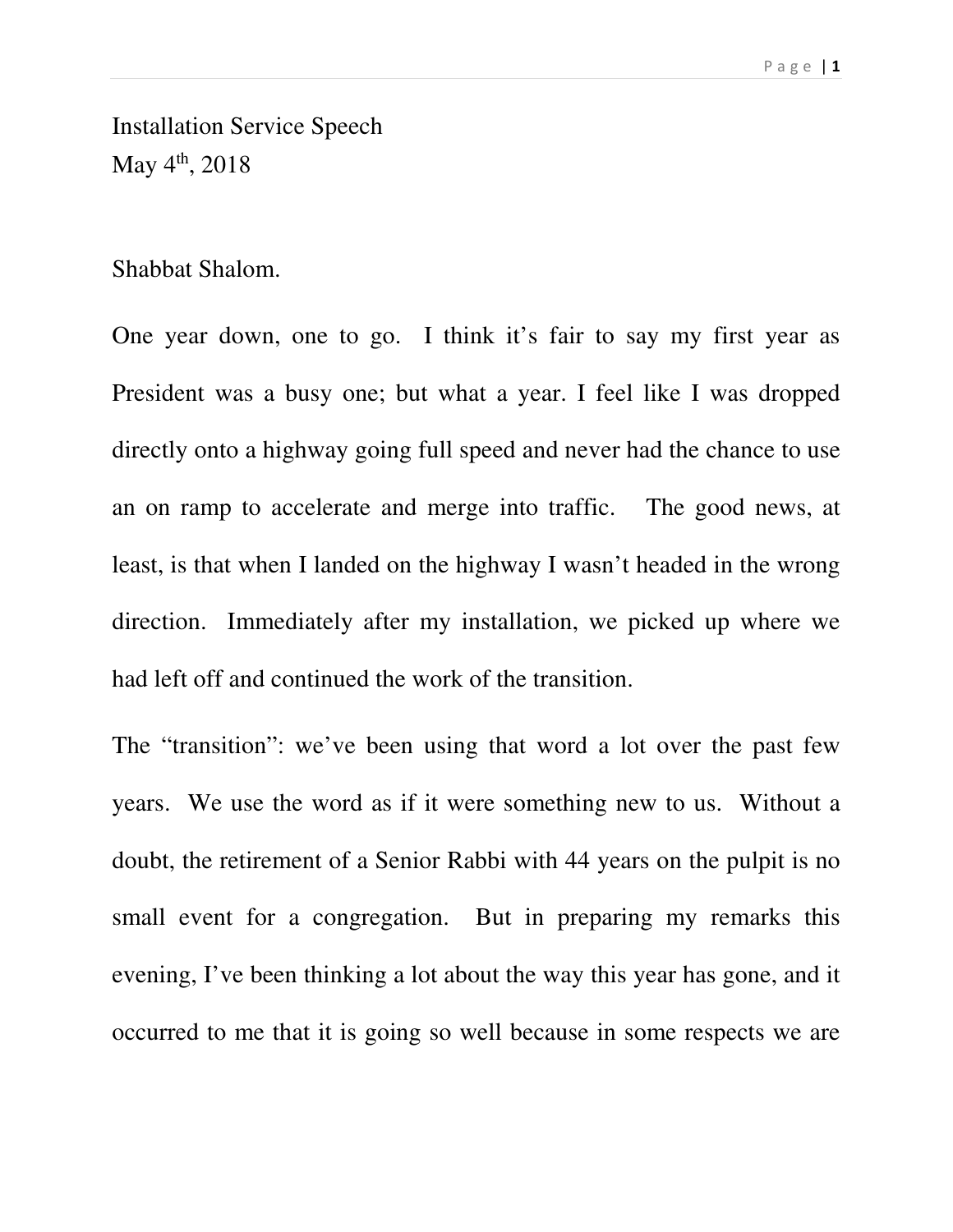*always* in transition. We are continuously willing to make necessary changes, and it's the reason we've continued to thrive. We're good at it. In fact, somehow the word has gotten out that Anshe Emeth does "transition" right. Now, *my* phone is ringing on a regular basis as other Temple Presidents want to understand how *we* did it. I tell them to get everyone involved. Make sure you give the congregation a chance to be heard; to encourage everyone to share their vision for the future of the synagogue, not who should be the next rabbi. I tell them to get comfortable with the chaos (even though I admit to them that's virtually impossible), but most important, try to stay calm and remember they are not in it alone. They *know* that a rabbinic transition can be divisive. I tell them it can be an opportunity to bring a congregation closer together when a process of inclusion is followed. For example, our Envisioning Conversations that gave everyone a chance to remind each other what we love about our temple. All of these things served as a pathway to increasing our sense of community, a congregation with shared goals.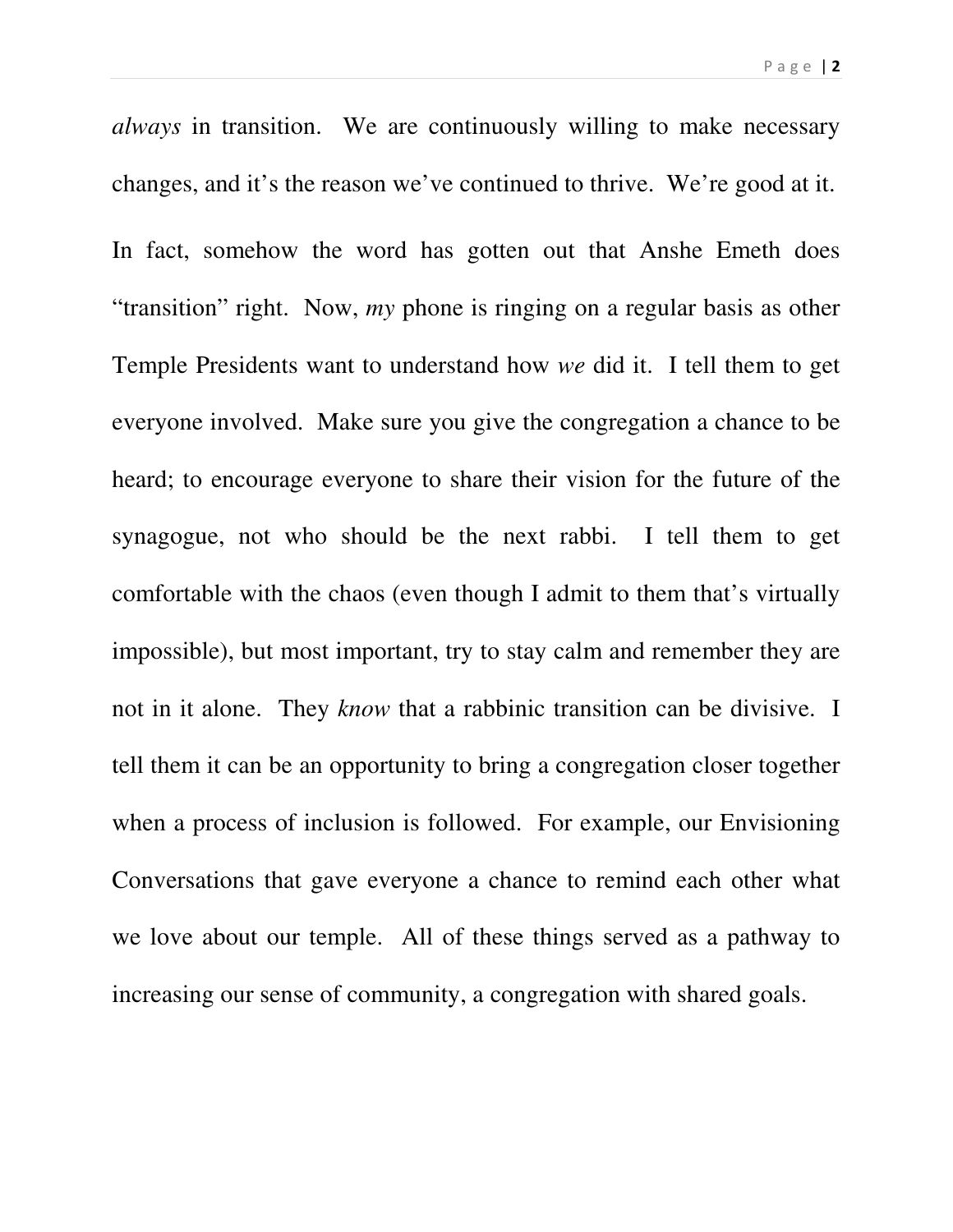P a g e | **3** 

Where was this more evident than on this past November  $7<sup>th</sup>$ , where on a rainy evening, here in our amphitheater, the congregation voted to approve the recommendation that Rabbi Philip Bazeley become the next Senior Rabbi of Anshe Emeth? There were almost 200 of us in that room. There was such warmth and joy. There was even laughter. We stood up and applauded for our new Senior Rabbi. We listened to emotional and beautiful words from Rabbi Miller, and a gracious and humble acceptance from Rabbi Bazeley. It is one of my proudest moments from my first year. All of us were part of the process that led to that wonderful night, and all of us are responsible for its success.

This success propelled us forward as the transition continued. This past February, Rabbi Bazeley and I travelled to the Hebrew Union College in Cincinnati, Ohio to interview candidates for our Assistant Rabbi position. Now, did the fact that we are going through a transition hurt our ability to find an amazing new Assistant Rabbi for our congregation? You *might* think that a newly ordained Rabbi would have some concerns about joining a congregation in transition. Did the candidates ask us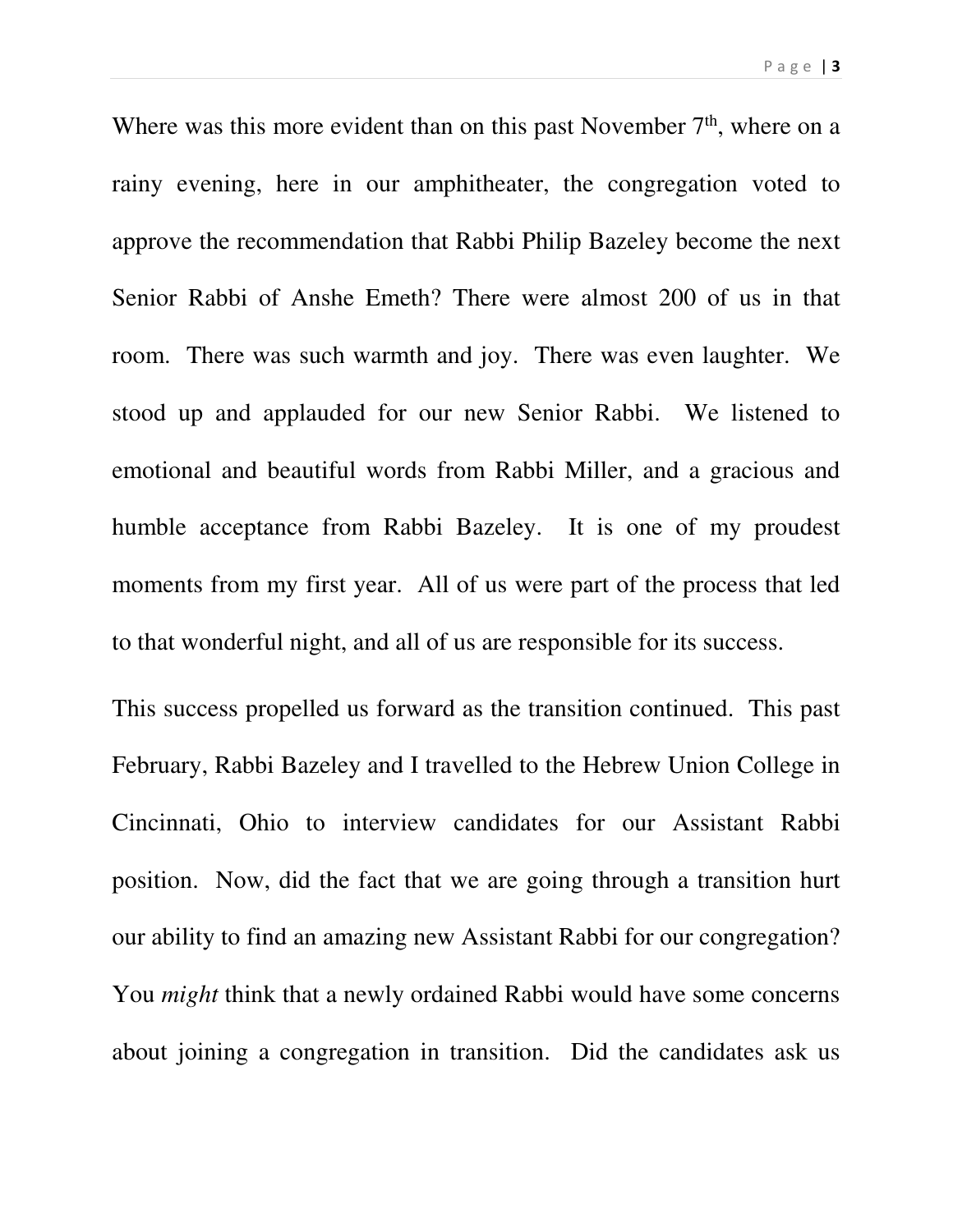about it? Of course they did. But we were able to share with them what a healthy transition looks like, and those that we invited to visit our synagogue for the second round of interviews, saw it up close. By the way, this was not a year where there were more candidates than congregations. It was the other way around – and we still got the Hebrew Union College class president, Rabbi Maya Glasser. I can't wait for you to meet her. She is going to be a great addition to our clergy team and to our congregation. She is smart and engaging, she has a beautiful voice, she is experienced in pastoral care, and she has developed and supervised religious school curriculum. She will be a wonderful, spiritual leader for us, and a strong partner for both Rabbi Bazeley and Cantor Ott.

Bringing in Rabbi Glasser is just one component, although a very important one, to ensure that we have the right team in place as part of our transition. We have also made room in our budget next year to expand our current Youth Director role to be a Director of Youth and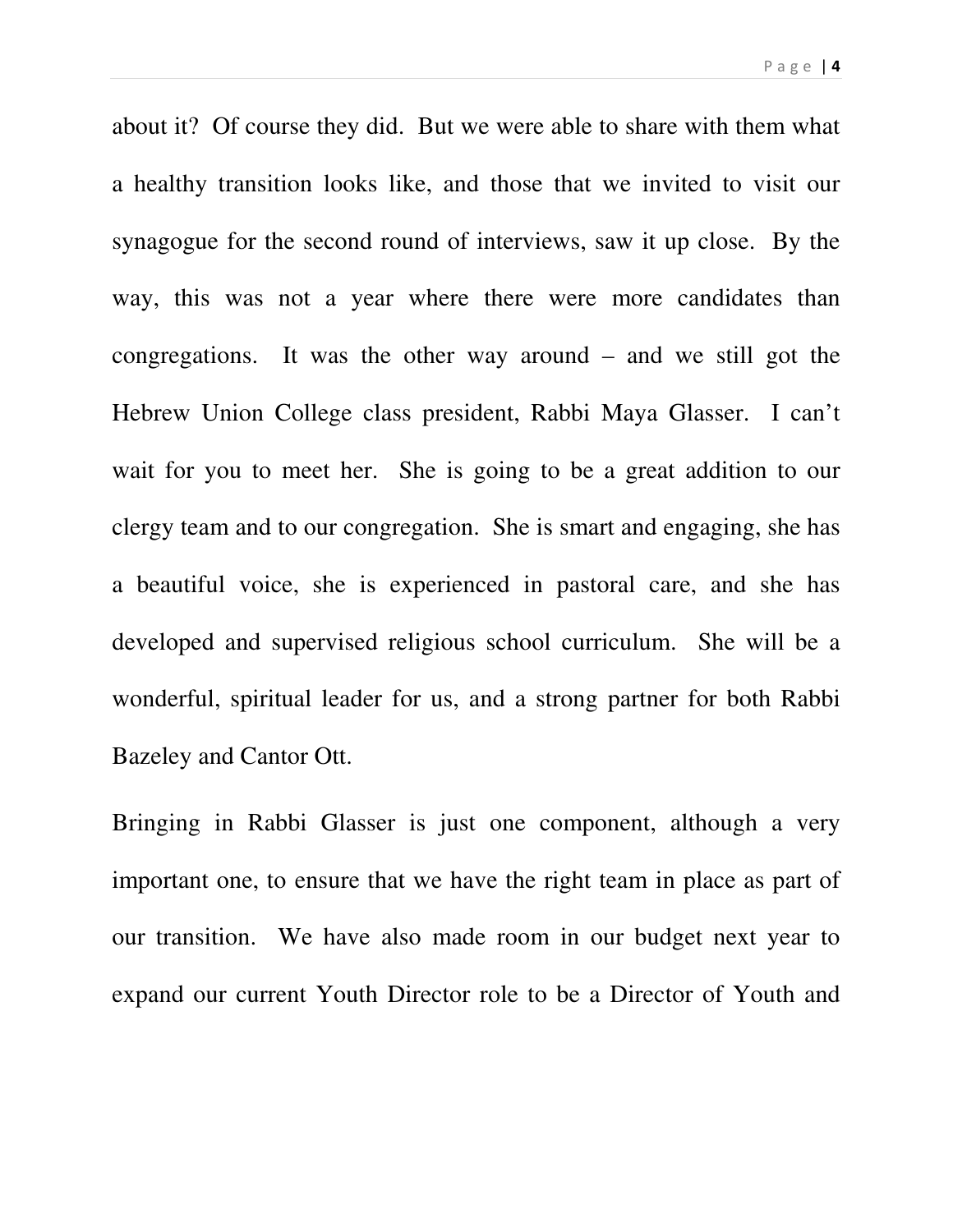Member Engagement, with a focus on growing our membership by reaching out to a broader population in new and creative ways.

In addition to focusing on having the right staff in place, we are taking important steps to improve the efficiency and effectiveness of lay leadership. Sara Levine, our valuable Board Life Member agreed to chair a newly formed Governance Committee that started to meet this past January. They are looking at how we run Board meetings; how we select, evaluate, and train Board members; and how we define roles and responsibilities for our lay leaders. And I include myself in this training because even if my life depended on it, I can't seem to make a motion correctly. In addition, to keep our Board strong for years to come, this past Sunday we completed another year of our annual Joshua Project Leadership Development Program. This is one of the many ways we not only seek out potential future leaders for our congregation, but give them insight as to how and why we do things. I still love being part of this program, engaging in lively conversation and learning from my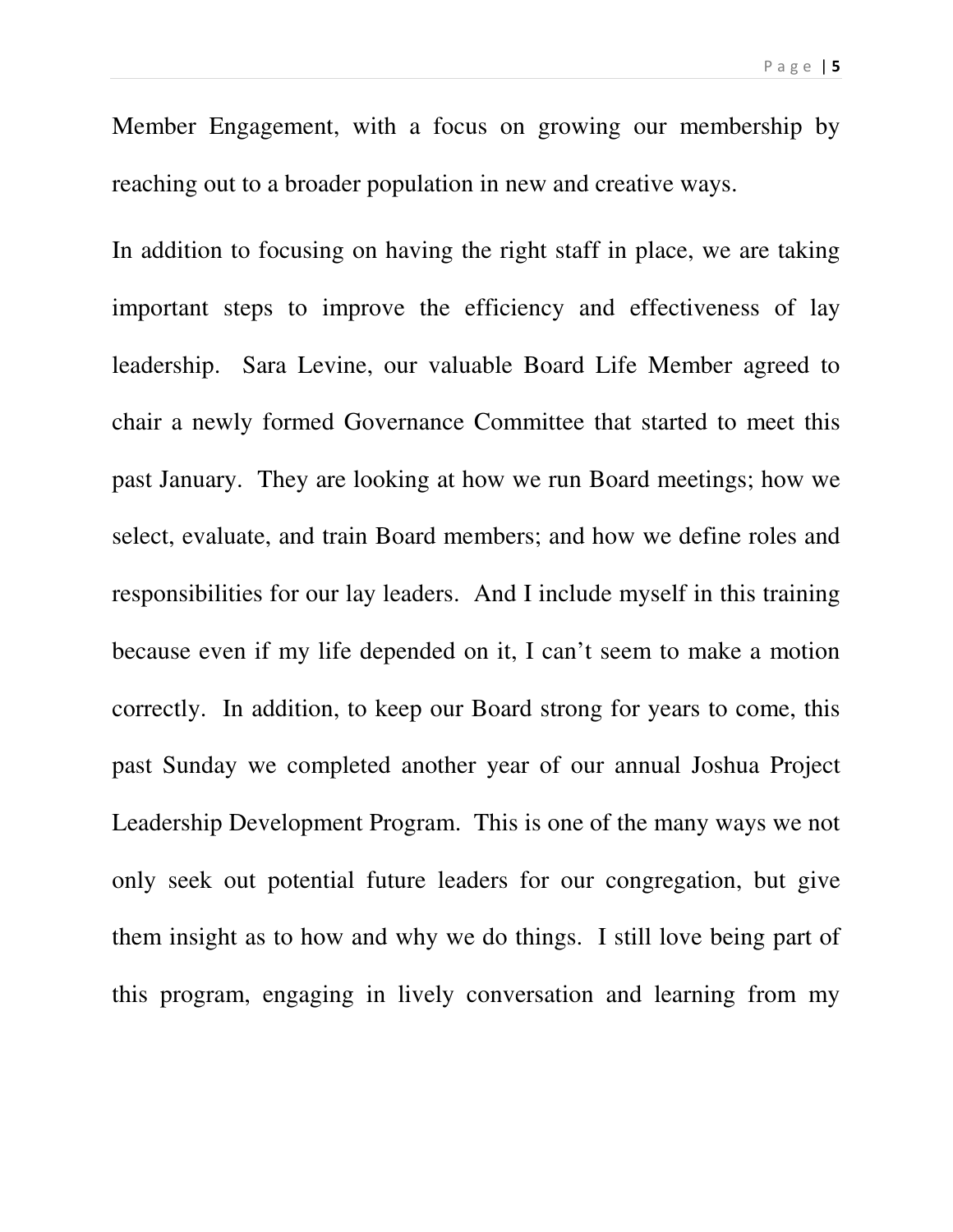classmates. If you get a call to join the program in the future, I hope that you say yes.

Tonight we install another dedicated group of volunteers that *did* say "Yes". To my fellow Board members, I welcome you back for another year, and I welcome our newest additions, Laura Leibowitz and Andrea Schon. I also want to thank Robert Stern and Charles Brandwein as they end their terms, and I hope to see you continue your participation on one or more of our many committees. I've enjoyed working with all of you and being a part of this Board. This has been a year like no other. We are dealing with issues and situations that are unfamiliar to us. Yet the patience shown by you, the support that I have felt is something that I appreciate more than you can ever know. I thank you (and your families) and look forward to the coming year.

I also want to take a moment to recognize our temple youth. Our Anshe Emeth Temple Youth, our AETY Board. Rabbi Bazeley made a comment that has stuck with me. He said the adults in this congregation are *asked* to be leaders of the temple, but *you*, our temple youth, you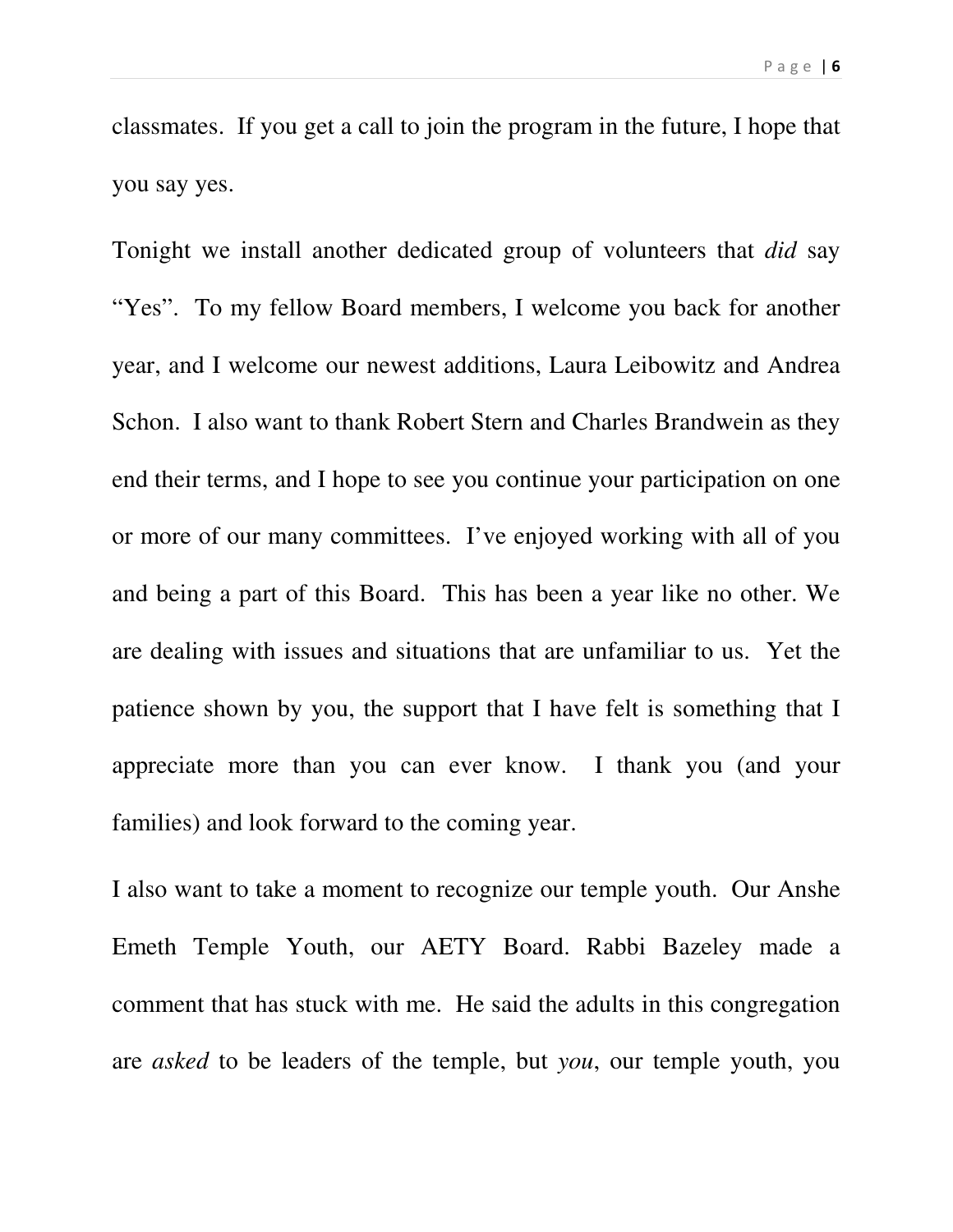P a g e | **7** 

volunteer. You seek out and run for your positions. I am inspired by you: you are our future. It gives all of us hope to see you embrace the importance of Tikkun Olam (to repair the world). I hope that as you learn and grow in your positions you never lose this drive; that you never let life get in the way. Personally, I can't wait to see all that you will accomplish in the coming year. We are here for you, and I know that I can speak for the entire Board when I say that we look forward to working with you. Thank you, and Mazel Tov on your new positions.

So, I've talked a lot about the plans for the coming year, but as we near the end of this year, it is important that we reflect on what we have achieved and what we value. One of the ways that we do this, and a big part of our transition, is by celebrating. We celebrated with Rabbi Miller and his family at the Congregational Breakfast – his grandchildren *sang* to us. His daughters, his wife, their best friends showed us a different, more personal side of Rabbi Miller. It was a beautiful, meaningful morning of community, a fitting tribute to our Senior Rabbi. In addition, we have enjoyed the return of Assistant Rabbis of years past to talk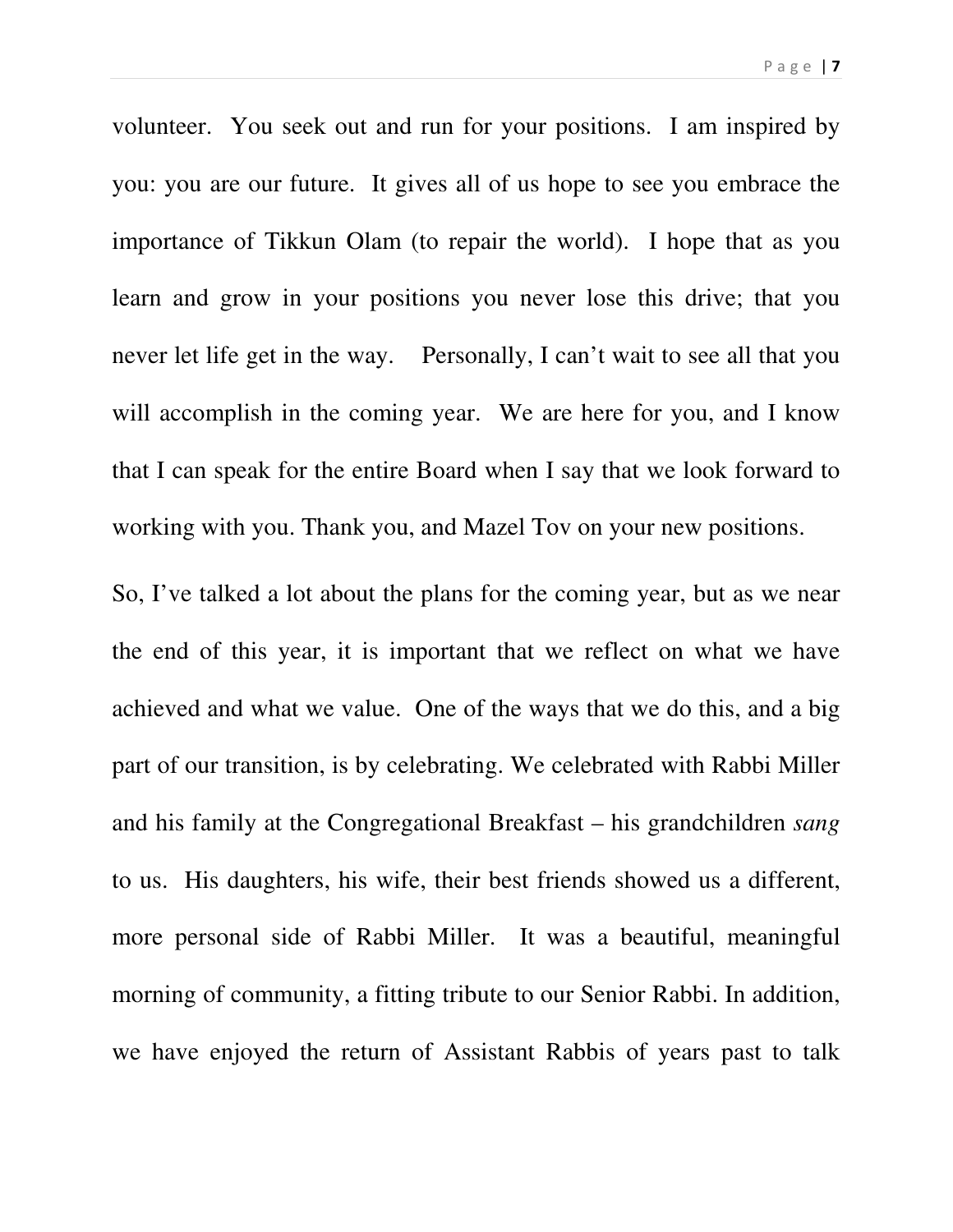about their time with Rabbi Miller and with us. Also, this past month, over 100 of us went to a Yankee game together and saw Rabbi Miller on the big screen. The day would have been perfect had they not lost in extra innings and had I not almost been killed by a fly ball – but that's another story… And we have more to come. This coming Monday, we will honor Rabbi Miller at the 32<sup>nd</sup> Annual Anshe Emeth Golf Outing at the Battleground Country Club, and on Friday, May 11<sup>th</sup>, Rabbi Rebecca Epstein will return to join us for Shabbat. And of course, the big celebration weekend of June  $8<sup>th</sup>$ -10<sup>th</sup>. You have the invitation. Please come and celebrate with us as we thank Rabbi Miller, and welcome him as our first Rabbi Emeritus.

As I begin my second year, I look forward to my time with Rabbi Bazeley. He has been such a wonderful mentor and friend to me. I'm 50, and he's in his 30's, so I'm not sure how I feel about *him* mentoring *me*, but it seems to be working. I look forward to my remaining time on the Bima, enjoying the beautiful music provided by Cantor Ott, the choir, and the Awesome Family Band. And I am grateful to Heather and